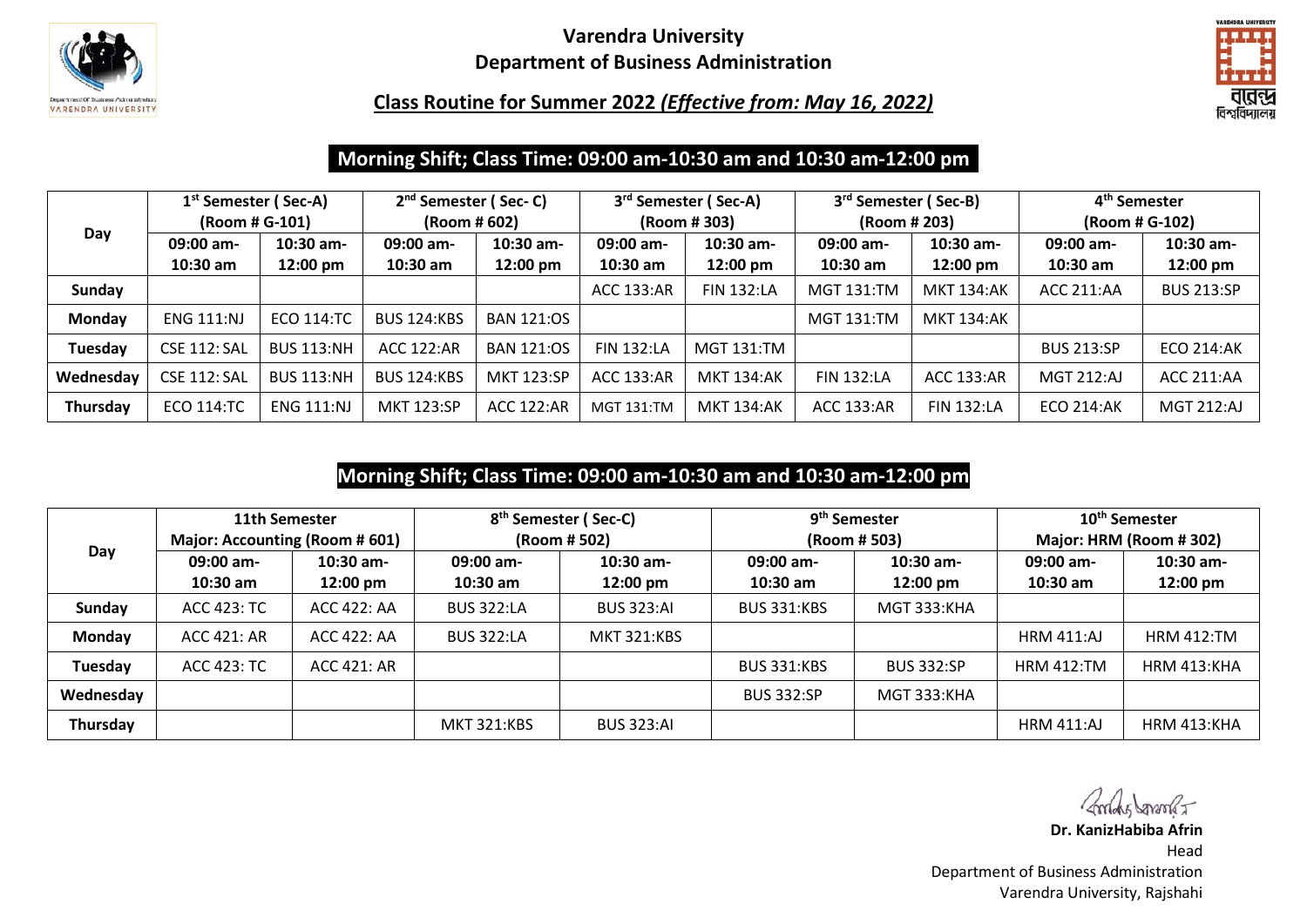

### **Varendra University Department of Business Administration**



#### **Class Routine for Summer 2022** *(Effective from: May 16, 2022)*

## **Mid Shift; Class Time: 12:00 pm-01:30 pm and 01:30 pm-03:00 pm:**

|           | 2 <sup>nd</sup> Semester (Sec-A)<br>(Room # 101) |                                  | 2 <sup>nd</sup> Semester (Sec-B)<br>(Room #303) |                                  | 5 <sup>th</sup> Semester<br>(Room # 502) |                                | 7 <sup>th</sup> Semester<br>(Room # 302) |                                  | 8 <sup>th</sup> Semester (Sec-B)<br>(Room # 503) |                        |
|-----------|--------------------------------------------------|----------------------------------|-------------------------------------------------|----------------------------------|------------------------------------------|--------------------------------|------------------------------------------|----------------------------------|--------------------------------------------------|------------------------|
| Day       | 12:00 pm-<br>$01:30$ pm                          | $01:30$ pm-<br>$3:00 \text{ pm}$ | 12:00 pm-<br>$01:30 \text{ pm}$                 | $01:30$ pm-<br>$3:00 \text{ pm}$ | $12:00$ pm-<br>$01:30 \text{ pm}$        | 01:30 pm-<br>$3:00 \text{ pm}$ | 12:00 pm-<br>$01:30 \text{ pm}$          | $01:30$ pm-<br>$3:00 \text{ pm}$ | 12:00 pm-<br>$01:30 \text{ pm}$                  | 01:30 pm-<br>$3:00$ pm |
| Sunday    | <b>BAN 121:OS</b>                                | <b>BUS 124:AJ</b>                | <b>ACC 122:AR</b>                               | <b>BAN 121:0S</b>                |                                          |                                |                                          |                                  | <b>BUS 322:TM</b>                                | <b>MKT 321:KBS</b>     |
| Monday    | <b>MKT 123:SP</b>                                | <b>ACC 122:AR</b>                | <b>BUS 124:AJ</b>                               | <b>MKT 123:SP</b>                | <b>FIN 221:MOU</b>                       | <b>MATH 224:TC</b>             | <b>FIN 312:RK</b>                        | MKT<br>313:NH                    |                                                  |                        |
| Tuesday   | <b>BUS 124:AJ</b>                                | <b>MKT 123:SP</b>                |                                                 |                                  | <b>FIN 222:AI</b>                        | <b>ACC 223:AA</b>              | <b>MKT 313:NH</b>                        | <b>FIN 312:RK</b>                |                                                  |                        |
| Wednesday | <b>BAN 121:0S</b>                                | <b>ACC 122:AR</b>                | <b>BAN 121:OS</b>                               | <b>BUS 124:AJ</b>                | <b>MATH 224:TC</b>                       | <b>FIN 222:AI</b>              | <b>MGT 314:MR</b>                        | ACC 311:AA                       | <b>BUS 323:MOU</b>                               | <b>BUS 322:TM</b>      |
| Thursday  |                                                  |                                  | <b>MKT 123:SP</b>                               | ACC 122:AR                       | <b>ACC 223:AA</b>                        | <b>FIN 221:MOL</b>             | <b>MGT 314:MR</b>                        | ACC 311:AA                       | <b>BUS 323:MOU</b>                               | <b>MKT 321:KBS</b>     |

# **Mid Shift; Class Time: 12:00 pm-01:30 pm and 01:30 pm-03:00 pm:**

|                 | 8 <sup>th</sup> Semester (Section A)<br>(Room # 203) |                      |  |  |  |  |
|-----------------|------------------------------------------------------|----------------------|--|--|--|--|
| Day             | 12:00 pm-<br>01:30 pm                                | 01:30 pm-<br>3:00 pm |  |  |  |  |
| <b>Sunday</b>   | <b>MKT 321: NH</b>                                   | <b>BUS 323: MOU</b>  |  |  |  |  |
| Monday          |                                                      |                      |  |  |  |  |
| Tuesday         |                                                      |                      |  |  |  |  |
| Wednesday       | <b>BUS 322: LA</b>                                   | <b>BUS 323: MOU</b>  |  |  |  |  |
| <b>Thursday</b> | <b>MKT 321: NH</b>                                   | <b>BUS 322: LA</b>   |  |  |  |  |

Andy Janson

**Dr. KanizHabiba Afrin** Head Department of Business Administration Varendra University, Rajshahi